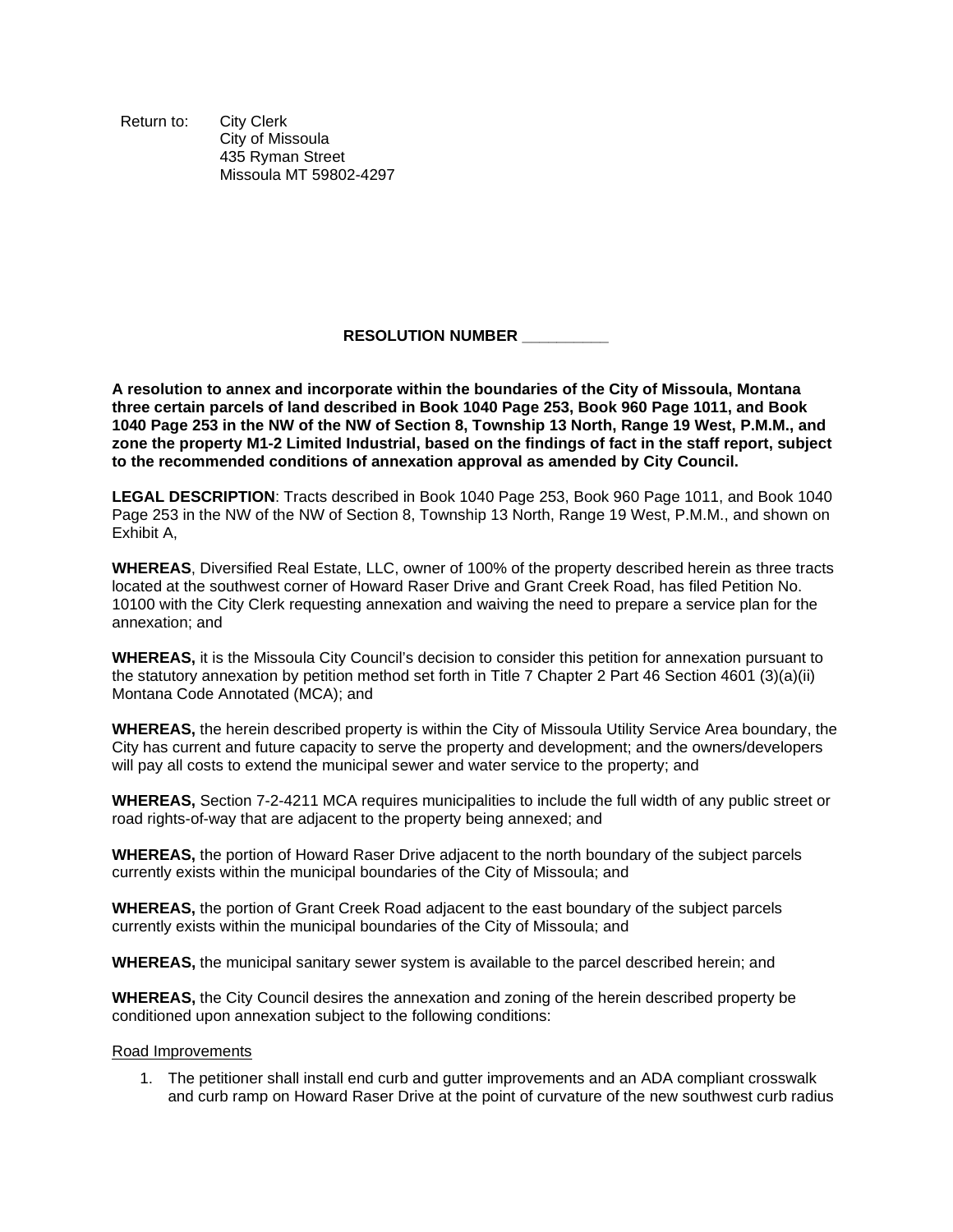to connect with the existing curb ramp across Grant Creek Road prior to occupancy of the new addition or included in an improvements agreement guaranteed with financial security and installed within twelve (12) months of annexation, whichever occurs first, subject to the review and approval of City Public Works and Mobility.

- 2. The petitioner shall install half street improvements on Grant Creek Road to include sidewalk, boulevard, curb and gutter, and asphalt bike lane and drive lane, prior to occupancy of the new addition or included in an improvements agreement guaranteed with financial security and installed within twelve (12) months of annexation, whichever occurs first, subject to the review and approval of City Public Works and Mobility and City Parks and Recreation.
- 3. The petitioner shall construct the driveway entrance to the property on Grant Creek Road as a commercial entrance prior to occupancy of the new addition or included in an improvements agreement guaranteed with financial security and installed within twelve (12) months of annexation, whichever occurs first, subject to the review and approval of City Public Works and Mobility.
- 4. The petitioner shall execute a waiver of SID for future improvements and maintenance to Howard Raser Drive and Grant Creek Road, including but not limited to the installation of paving, drainage facilities, curbs and gutters, traffic control devices, motorized and nonmotorized facilities, and street widening, subject to the review and approval of the City Attorney and City Public Works and Mobility prior to the effective date of the annexation, to be filed with the Missoula County Clerk and Recorder.

## **Utilities**

5. The petitioner shall connect to City water and City sewer and abandon the existing private well and septic system prior to occupancy of the new addition or included in an improvements agreement guaranteed with financial security and installed within twelve (12) months of annexation, whichever occurs first, subject to the review and approval of City Public Works and Mobility.

## Fire

6. The petitioner shall install a fire hydrant adjacent to the northeast corner of the subject property as shown in the Water Systems Map Exhibit prior to new combustible construction or included in an improvements agreement guaranteed with a security and installed within twelve (12) months of annexation, whichever occurs first, subject to the review and approval of City Fire and City Public Works and Mobility.

**WHEREAS**, the parcels described herein are currently zoned CI-2 Heavy Industry in the County and the recommended zoning in the City is M1-2 Limited Industrial and in accordance with MCA 76-2-303(3)(a)(i) and Missoula Municipal Code criterion 20.85.040(I)(2a), it is the intention of the City of Missoula to annex this property with the recommended City zoning. FURTHER, the parcels are situated adjacent to City Council Ward Area No. 2 and the Grant Creek Neighborhood Council District, and it is the intention of the Council to add these parcels to said Ward and Neighborhood Council District; and

**WHEREAS**, there was duly and regularly passed and adopted by the Council of the City of Missoula and approved by the Mayor on 11/29/2021, Resolution Number 8568 stating the City's intention to consider extending the City limits to include the within described properties and Council set a public hearing for 12/06/2021 at its regularly scheduled City Council meeting to hear all matters pertaining to the annexation and zoning of said property; and

**WHEREAS,** the City Clerk published notice of such proposed extension of the city limits on 11/21/2021 and 11/28/2021 as provided by Section 76-2-303 and 7-1-4127 MCA; and

**WHEREAS**, in the judgment of the City Council of the City of Missoula, it is deemed to be in the best interest of the City of Missoula, the inhabitants thereof and the current and future inhabitants of the